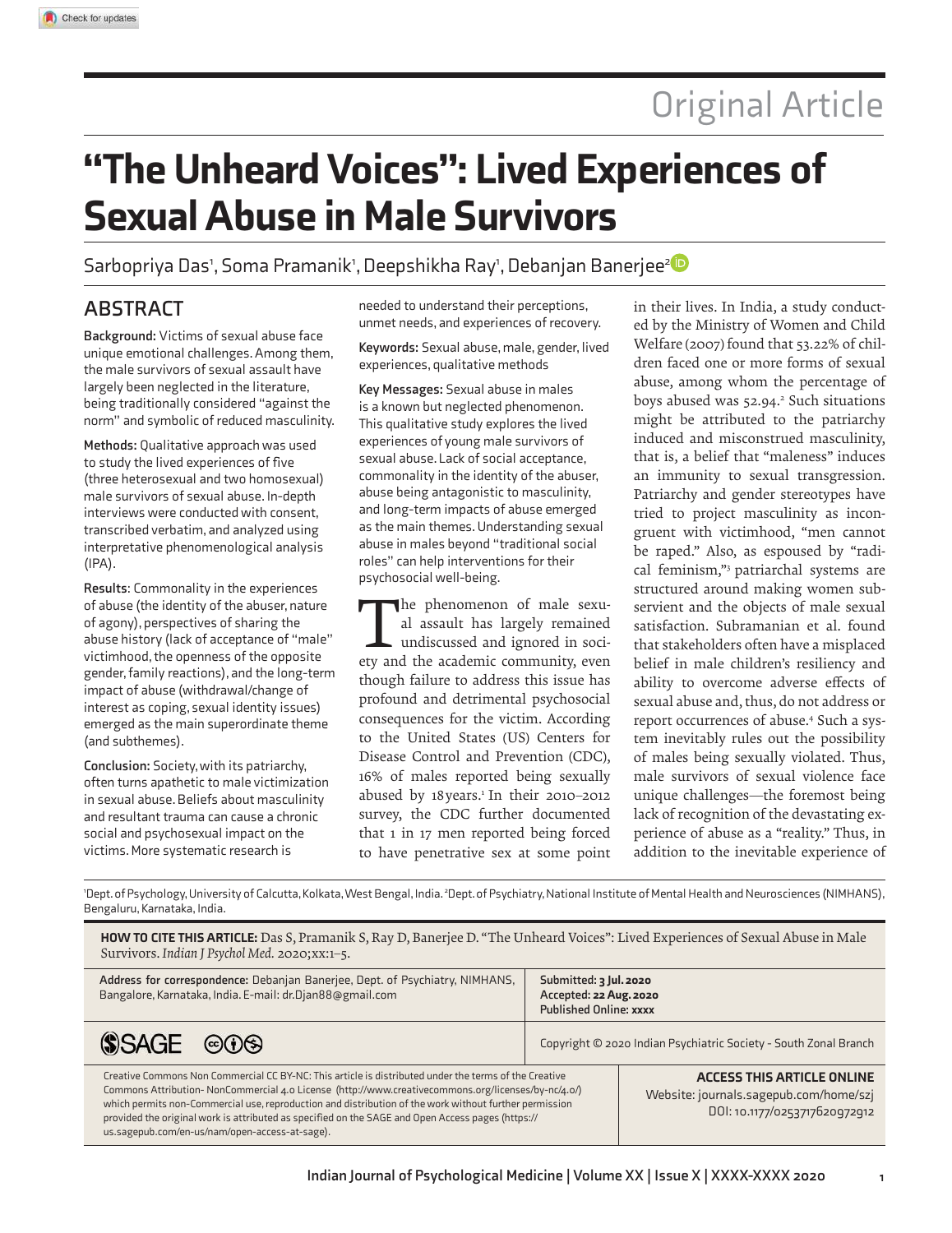trauma associated with sexual transgression, the male victim also has to resolve "de-masculinization" issues. To add to the challenges experienced by these male survivors of sexual abuse is the fact that in many countries, including India, the legal definition of rape and sexual assault is not gender-neutral and is framed keeping a woman as a victim into consideration. A recent amendment to the Protection Of Children from Sexual Offences Law (2012), which provides for the death penalty for aggravated sexual assault on children, is a welcome change; it is now gender-neutral, thus legally and socially acknowledging sexual victimization of not only girls but boys as well.<sup>5</sup> In India, several nongovernment organizations working in human rights have recently advocated that it is imperative to consider that men and people belonging to the LGBTQIA+ (lesbian gay bisexual transgender queer intersex asexual) community are expropriated from their right to seek justice against sexual assault. However, a change in the Indian Penal Code, despite an imminent need for the same, is still a long way to come. It needs to be mentioned that one of the recommendations of the Justice Verma Committee (2013) was to make rape laws gender-neutral.<sup>6</sup> However, that proposal was vehemently opposed by numerous women groups and was ultimately dropped from the Criminal Law Amendment Act, 2013. Thus, male survivors of rape are also forcefully exempted from taking judicial recourse. Sometimes, the health care system itself acts as a barrier to their psychosocial and legal needs in the aftermath of abuse. Keeping this in the background, the present study attempted to understand the unheard tribulations of some male survivors of sexual abuse in their own voices.

## Material and Methods

# **Participants**

The study participants were three heterosexual males and two homosexual males of the age range 18–30 years and with a minimum educational qualification of Class 12 (Higher Secondary in India). Snowball sampling was used. Because victims of sexual abuse generally prefer not to disclose their tribulations due to social antipathy toward them, the only way of getting access to this population

was through the researcher's acquaintance. The first participant was known to one of the researchers. He introduced the researchers to another participant with a similar experience. In this manner, the researchers got acquainted with all their participants. Two more individuals, who fulfilled selection criteria, were approached. However, they expressed discomfort in revisiting or recounting their abuse experience and, hence, were not included.

### **Procedure**

The purpose of the study and goals were explained to the consenting participants. Written informed consent was obtained from all of them, after assuring them of anonymity and complete confidentiality of the obtained data. The study received appropriate ethical clearance. Data were collected between October and December, 2019.

Sexual abuse was defined as either of the following experiences: severe sexual assault, including completed or attempted anal, vaginal, or oral intercourse; penetration with objects; and sexual activity without penetration. This definition was adopted from other similar qualitative studies.7,8 The current study aimed to explore the participants' experience of abuse and their way of coping with or "making sense" of the experience. An interview guide (given later) was prepared. It encompassed probes regarding their experience of the abuse, idiosyncratic ways of coping, experience of re-telling abusive encounters to others, its long-term impact on life goals, relationships, etc., and how or if it was related to their sexual orientation. The primary researcher was vigilant regarding the sensitivity of the topic under consideration. She conducted several practice interviews with other researchers, in order to hone her interviewing skills and learn the art of getting maximum information/ knowledge with minimum probes. The participants were reminded that they were free to leave at any point, should they feel any discomfort. However, they were encouraged to vocalize/share their experience of discomfort so that it could be addressed in the safe space of sharing.

# **Tools Used**

**2 Indian Journal of Psychological Medicine | Volume XX | Issue X | XXXX-XXXX 2020** *Sociodemographic datasheet.* This was prepared for the study to elicit relevant sociodemographic information from the participants, such as age, sex, education, etc. This information schedule also contained questions related to the focus of research, that is, the experience of sexual abuse, sexual orientation, etc. These questions were framed in a nonintrusive and nonthreatening manner. The purpose was to make the participant feel at ease with the issues before proper interviewing was initiated.

*In-depth personal interview.* This was conducted using a semistructured "Interview Schedule/Guide" (Box S1), with each participant, in person, the average duration of the interview being 45 minutes. The interviews were conducted in private settings that the participants were comfortable with and only in the researcher's presence. The specifics are not being disclosed to maintain confidentiality. The interview guidelines were constructed based on a literature review and the tenets of interpretative phenomenological analysis (IPA)<sup>9</sup> and also drew upon the researchers' prior work with survivors of child sexual abuse.<sup>10</sup> The first author (postgraduate student in psychology) conducted and transcribed the interviews. Open-ended questions and appropriate prompts were used to obtain rich data during the interview. Memo writing was done to maintain notes and prompts during the interviews.

The interviews were audiotaped with the participants' consent and transcribed verbatim. The transcripts were returned to the participants for cross-checking and correcting. This ensured the validity of their information. The interview transcripts were numbered to anonymize data, and no specific names or identities were used. The complete transcript was cross-checked with each of the participants for their agreeableness on the content. To ensure confidentiality, only the researchers accessed the data.

Analysis. IPA<sup>11</sup> was used to interpret the data. It was done manually. In accordance with IPA's tenets, interpretation of the participants' lived experience of sexual abuse and the meaning they attach to those experiences was done in two levels (double hermeneutics). Initial open frame-by-frame coding of the transcripts was done, followed by selective and then axial coding to organize the superordinate theme and subthemes. The themes were identified through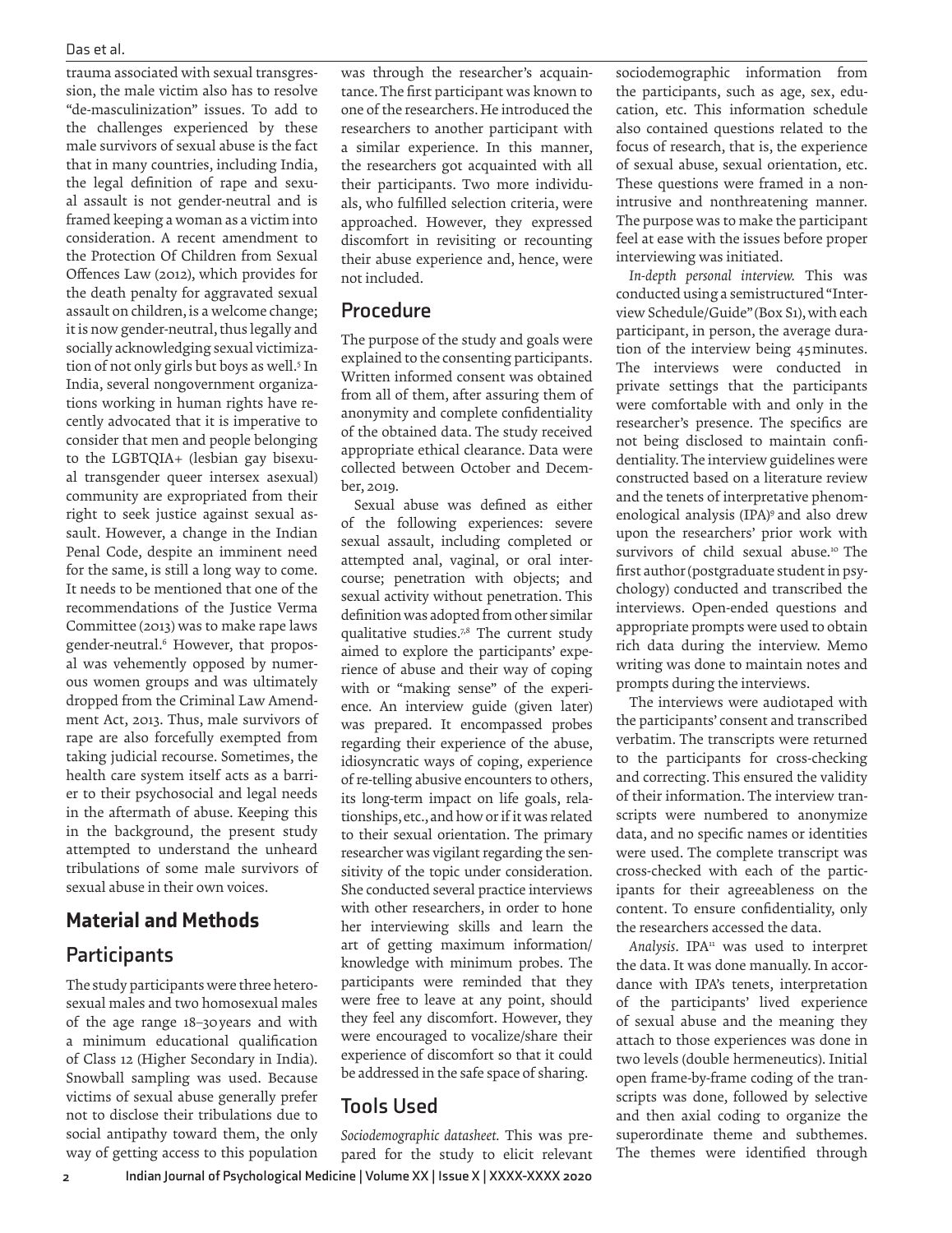sustained engagement with the text and a process of interpretation. The analysis was done manually without the use of any software. Considering that the content of the analysis was sensitive, manual analysis was chosen for the researchers to familiarize and engage themselves with the participant data. Each interview was conducted until no new theme emerged from the interview/ participant. The average duration of interviews was about 45 minutes, with the shortest being 37 minutes while the longest lasted 1 hour 20 minutes.

Thematic saturation was achieved with five participants. The reason for data saturation with such a small number could be that this is a highly specific and less-studied population.

- The first level interpretation is derived based on the interviewee/the participant's perspective and their subjective view on their experiences.
- The second level interpretation is derived from the basis of the interviewer's exegesis formed based on first level interpretation

*The trustworthiness of the data.* To enhance the rigor of the research, the analyst triangulation technique was used. Second, third, and fourth authors simultaneously and independently performed the interpretation, and only those parts of the interpretation that were derived based on mutual consensus were accepted. This helped in reducing selective perception and guiding through the blind spots in an interpretative analysis. As this is a gender-sensitive topic, both male and female genders were involved in the analysis, to ensure content rigor. To prevent the researchers' personal biases from influencing the data analysis, the analysis involved rigorous discussion among the authors and frequent engagement with the text and the emergent themes. Respondent validation was done with all the participants after obtaining the initial results. Certain facets of the interview were repeated in brief, following the responses obtained from them on specific issues.<sup>12</sup>

## Results

The sociodemographic details of the participants are summarized in Table 1. As mentioned before, all were males. The occupational details are not mentioned at the request of the participants.

| TABLE 1.                                     |  |
|----------------------------------------------|--|
| <b>Sociodemographics of the Participants</b> |  |

| Participant No. | Age | Socioeconomic class | Religion      | Literacy            | <b>Sexual Orientation</b> |
|-----------------|-----|---------------------|---------------|---------------------|---------------------------|
| P <sub>1</sub>  | 22  | Middle              | Hindu         | Class <sub>12</sub> | Same sex                  |
| P <sub>2</sub>  | 18  | Lower               | Hindu         | Class <sub>12</sub> | Heterosexual              |
| P <sub>3</sub>  | 28  | Middle              | <b>Muslim</b> | Graduate            | Heterosexual              |
| $P_4$           | 20  | Lower               | Hindu         | Graduate            | Heterosexual              |
| P <sub>5</sub>  | 30  | Middle              | Christian     | Postgraduate        | Same sex                  |

The results of the phenomenological analysis are tabulated as the main superordinate themes, the subsequent subthemes, and the supporting verbal excerpts from the participants (Table S1). The predominant themes were centered around the sexual abuse experiences, challenges in expressing the same, the perception or significance attached with the abuse, and its long-term impact on the victims. All of the participants had experienced some degree of physical violence associated with the abuse. While facing and living through the abuse involved the relationship with the perpetrator and emotional agony of the process, barriers in expressing the distress were the lack of societal acceptance of male victimhood, perceived deficits in familial support, and being considered "feministic." Finally, the ways of coping varied from change of jobs and hobbies to modifications of sexual identity and preferences. Feeling that their lived challenges were "unheard" was an overarching theme, which was reflected in the participants' keenness to be involved in the study. They welcomed the initiative as they perceived an "audience" to their "life-stories," which helped their psychological distress. Their excerpts are presented in Table S1.

## **Discussion**

As seen from the results section, our participants encountered/experienced violation/abuse at familiar settings such as school or university, at neighbor's house, at friend's house, and even in their own houses, on multiple occasions. It is evident from the participants' testimonies that such encounters left them feeling confused, distraught, and vulnerable. Several participants echoed the statement that there was no place where they felt "safe"; rather, they had to be on their guard at all times. The noteworthy aspect was the commonality of their experience, a rather difficult one, of sharing accounts of abuse with others. Participants hardly ever disclosed their dreadful experience to others. The primary reason cited for that was the lack of social cognizance about male victimhood. As one of the participants reported, a man, if or when abused, is taken to be "less of a man." This feeling has been resonated even in a recent study by Mgolozeli and Duma,<sup>8</sup> where the victims of penetrative sexual assault felt deprived or "robbed" of their masculinity, which subsequently reflected on the social identity. Another participant bore the brunt of his friends' ridicule when he disclosed his abuse to them. Yet another participant did not disclose about his abuse due to fear of disbelief of the same. This has been identified as a sociocultural barrier to disclosure by Sorsoli et al.,<sup>13</sup> that is, victimization of males is an unacceptable premise in a conventional patriarchal society, and, in "rare" cases when it actually occurs, it is not to be discussed. One study revealed that 15%–39% of males reported negative responses when they disclosed sexual abuse experience to others, especially more so when the perpetrator was older and had forcibly violated a younger victim.<sup>14</sup>

One of our participants recounted that although his mother believed him, she did not confront the abuser. While he did not address the issue with her, it created long-lasting feelings of resentment within him. This has been reported as a frequent occurrence where parents acknowledge abuse and neglect but conceal them to protect the child from further occurrences.<sup>15</sup> Disclosure could also be prevented by personal reasons such as fear of negative consequences, fear of being blamed, or being viewed as abnormal or deviant.<sup>16-18</sup>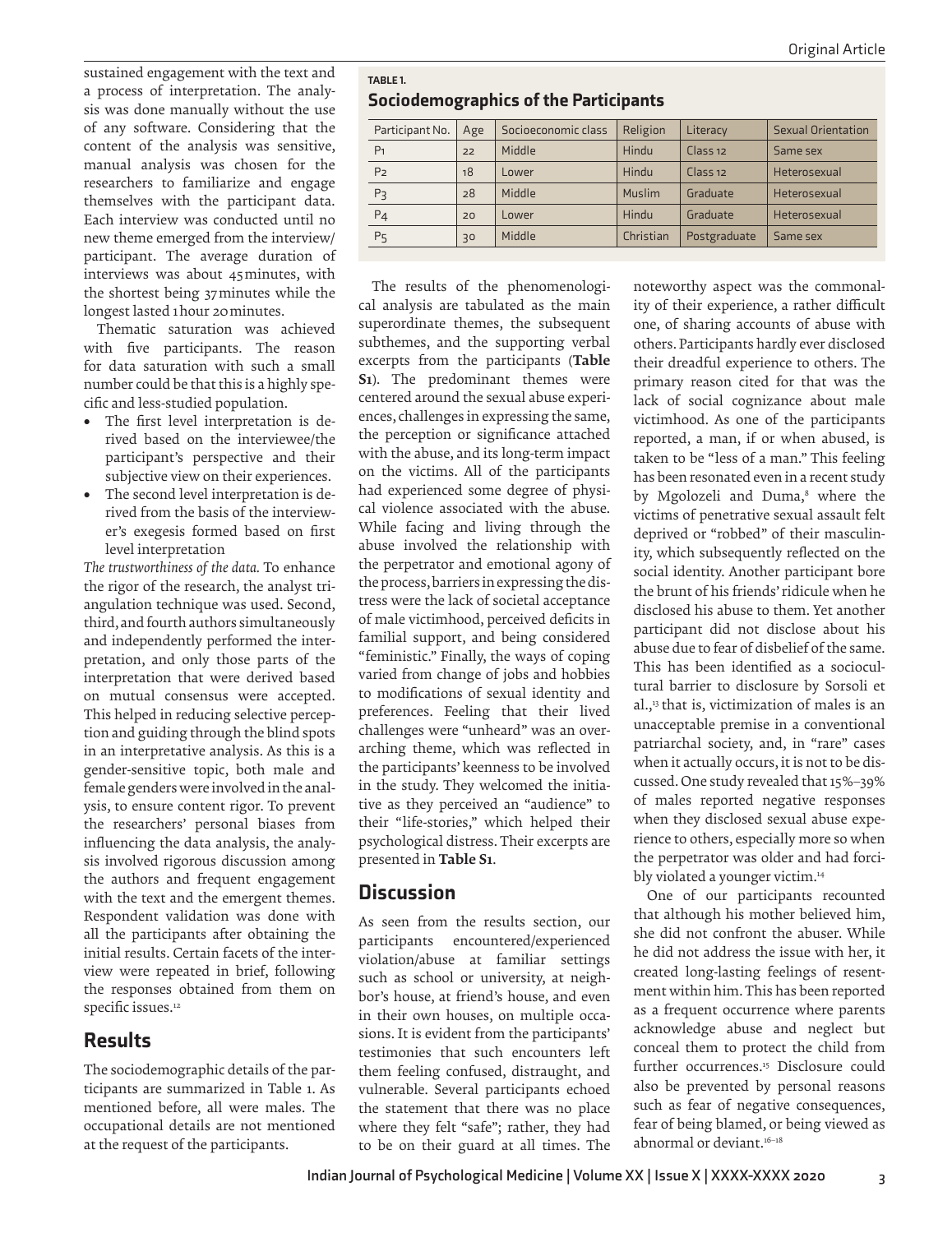The participants in our study were open to discussion. They had conceptualized the "abuse" through their own framework, unlike difficulty in conceptualizing the sexual trauma and conflicting feelings that emerged as a main theme of another similar study.<sup>7</sup>

Another important finding of our study was that the participants reported acceptance, compassion, and empathy when they shared their traumatic experiences with their female friends or partners. As one participant reported, his partner was supportive and would be present as a pillar of support in situations where he might feel threatened. Another participant attributed this to the higher prevalence of sexual abuse in females and the societal acceptance of the same. This, in his view, made it easy for them to acknowledge and be sympathetic toward fellow victims of abuse. Although this finding could not be found in other studies, what was noted in several studies was that males often opened up about their tribulation for the first time when they went to therapy. It is widely accepted that it might be the therapist's nonjudgmental attitude, unconditional positive regard, and feelings of warmth and compassion that help clients feel "safe" and open up about their vulnerabilities. The participants found this atmosphere or environment in the company of their trusted female friends rather than male ones. This could be rooted in care ethics, as mentioned by Gilligan.<sup>19</sup> Additionally, the experience of complete powerlessness and victimization, which is opposed to the conventional masculine notion of pride and independence, is a sad and often-repeated reality of women's lives, which helped them truly empathize with fellow survivors.

Though it was expected that reliving the "traumatic experience" might be difficult for the participants during the interview, all five expressed relief and emotional comfort for being able to discuss their experiences and challenges in a nonjudgmental setting. This once again emphasizes the importance of empathetic gender-neutral ventilation for victims of sexual abuse.

The current study also explored the longstanding and far-reaching impact of the abuse on the participants. One of the long-term impacts was permanent withdrawal from their choices of career

or hobby. While one of them changed his career after being abused by a potential employer, another gave up on his hobby (he was abused by his teacher after class) and has not pursued it to date. For both of these individuals, they were, in fact, putting up a "wall" or distance between them and the abuser as well as the experience of abuse. This could be seen as evasion coping, which is higher in male victims of sexual abuse.<sup>20</sup>

Another impact of abuse was significant dents in identity it rendered and the idiosyncratic journey taken by each individual to re-establish or newly establish their self while incorporating the trauma in the conception of themselves. One participant expressed dilemma and confusion over the reason behind his sexual orientation and wondered if it was the abuse that made him choose homosexuality. This has been recurrently reported as a consequence of sexual abuse in quite a few studies.21–23 Re-experiencing vulnerability with sexual identity as a part of the emotional response has also been reported by a recent qualitative study.<sup>7</sup> Another participant believed that his non-normative sexual orientation made him more vulnerable to nonconsensual sexual overtures. This has also been reported in earlier studies.<sup>24,25</sup> However, the same participant acknowledged that accepting his sexual identity enabled him to redefine the power dynamic and establish the sexual boundaries.

One participant reported that he had developed a mechanical approach toward sexual intimacy and did not derive any pleasure. This has been reported as a frequent occurrence in males who have experienced sexual abuse; they often undergo a journey of renegotiating sexuality, which involves espousing a conventional feminine narrative of prioritizing emotional intimacy and trust. One of the participants reported about developing homophobia as his abuser had same-sex orientation.

#### Conclusion

Formal literature and various sociopolitical discourses have a significant dearth of research and dialogue on sexual abuse of males. Society, rather, patriarchy, turns a blind eye to anything that threatens the traditional view of masculinity, and thus, males can only be seen as pow-

erful, active, initiating, and invincible. This, in turn, robs the victims of language or place in such settings, and their experiences go unacknowledged, undocumented, and invalidated. In the present study, a few abuse survivors refused to participate as they felt uncomfortable about discussing their tribulations. As Alaggia and Millington<sup>26</sup> pointed out, recounting "confusing, threatening, disempowering experiences" can be more threatening to men. Research suggests that a confiding relationship helps one overcome the negative effects of abuse,<sup>27</sup> and therapeutic space seems to provide one with the same. However, in India, individuals seeking professional services for mental health are frowned upon. Compounded furthermore is the silence around the vulnerability of the traditional "masculinity" that makes this subject a social taboo. There is, thus, a dire need to create a "safe" space for men where they can renegotiate the boundaries of masculinity in a receptive environment, can open up about their experiences, process the trauma, make meaning out of it, live a fuller and more enriched life, and, perhaps, even pursue the hobbies they left due to trauma. This might ensure a better process of recovery and social integration.

The current study is with a small sample size, but nevertheless, an in-depth qualitative analysis that provides rich data in terms of lived experiences in the participants' own voices, where each voice is important. It helps take a social glance at this unacknowledged violence and throws light on the magnitude of systematic research that needs to be done in this field to estimate the risks, social outcomes, and unmet needs of male sexual abuse victims. This might help in shaping policies, interventions, and methods to prevent the social evil of abuse.

#### **Declaration of Conflicting Interests**

The authors declared no potential conflicts of interest with respect to the research, authorship, and/or publication of this article.

#### **Funding**

The authors received no financial support for the research, authorship, and/or publication of this article.

#### **Supplemental Material**

Supplemental material for this article is available online.